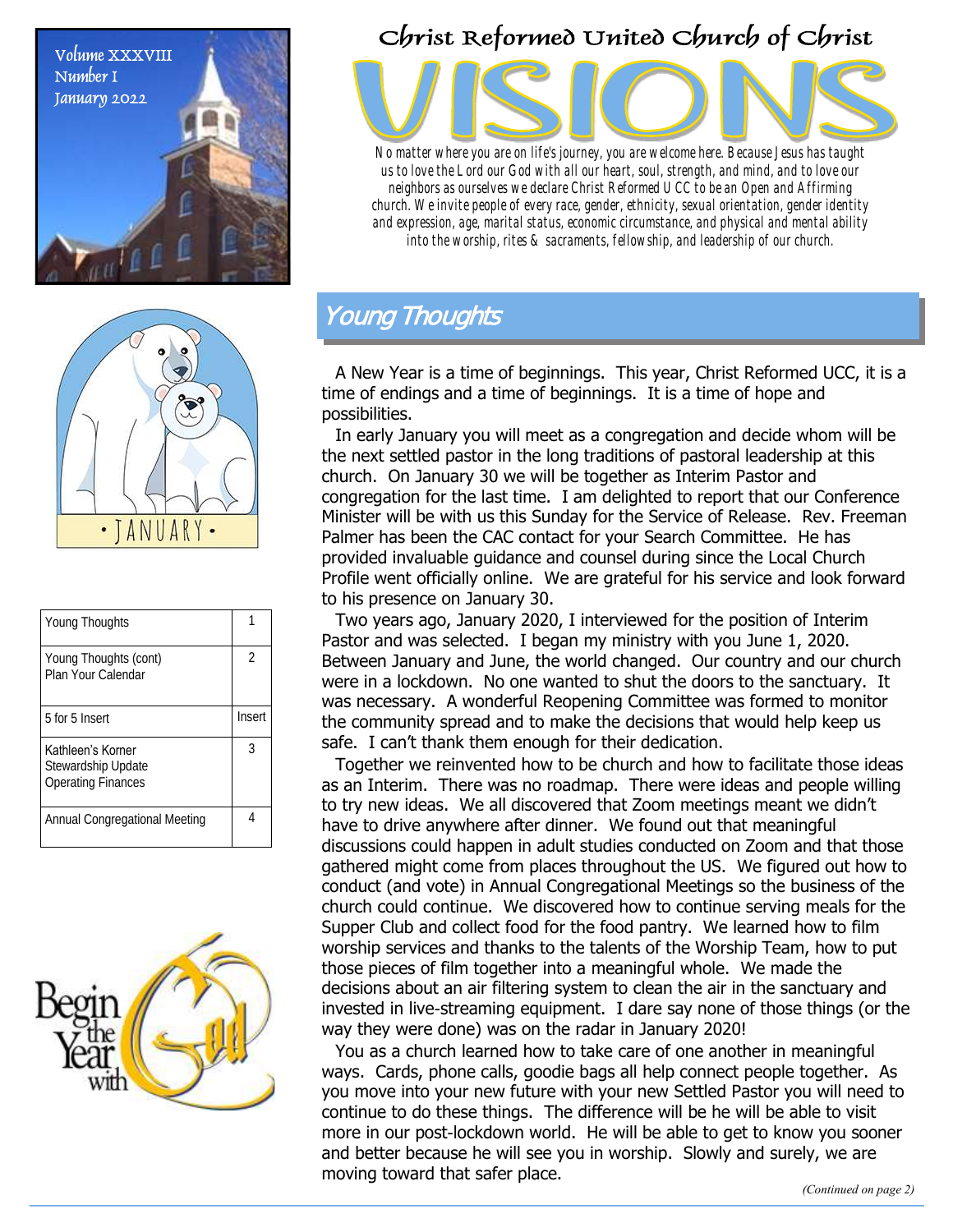## Young Thoughts (cont.)

One of the things that suffered in this pandemic-driven time has been your (congregational members) participation in the nuts-and-bolts of making a church work. Some who have been faithful servants can no longer physically do what they once did. Some of you got out of practice when church was limited to the comforts of your home. CRUCC needs many helpers from everything to being willing to serve as a member of the Consistory to preparing the elements for Communion or setting up the music selections for the Carillon. Your new Pastor is not going to be able to do all these jobs! And it would be rather unwelcoming to assume he would! The church needs your time as well as your financial gifts. Please decide to take on at least one job and together it will make a big difference.



As is always the practice when leaving an Interim position, I will be looking at you from afar, but I will not be in contact with you. I will not be available for weddings, funerals, or anything else. Although I use Facebook as a contact point with many people, I will not be responding with comments or likes to postings related to CRUCC activities or members. You will always have a place in my heart – but for a time – there is distance.

The year 2022 is a year of new beginnings. May it be a blessed beginning for all at Christ Reformed UCC!

*Grace and Peace*

Clare

# Plan Your Calendar



Join us in person or via Zoom to vote on the call of our new pastor.



#### FRIDAY, JANUARY 7, 2022

6:30-8:30 PM: Open Zoom hours will be held to allow congregation members to join in an open discussion with the candidate. Zoom Meeting information will be sent out via email.

#### SATURDAY, JANUARY 8, 2022

- . 9:30 AM 12:00 PM The Search Committee will host an in person gathering in the chapel space at CRUCC. Coffee and breakfast snack items will be provided. Chairs will be setup to safely allow for conversation with each other and the candidate
- 2:00-4:00 PM: Open Zoom bours will be held to allow congregation members to join in an open discussion with the candidate. Zoom Meeting information will be sent out via email.

#### SUNDAY, JANUARY 9, 2022

- 10:30 AM: The candidate will lead worship and preach. After worship, we will hold a congregational meeting to vote on the call to our new pastor. For those that wish to attend the congregational meeting virtually, the Zoom Meeting information will be sent out via email.

If you have any questions, please contact Jesi Bell-Godfrey (Chair) at cruccsearchcommittee@gmail.com

#### **Contemporary Service**

Due to calendar conflicts the Contemporary Service will take a break until the new Settled Pastor begins his ministry with us. During the month of January there will be one worship service at 10:30am in the sanctuary.

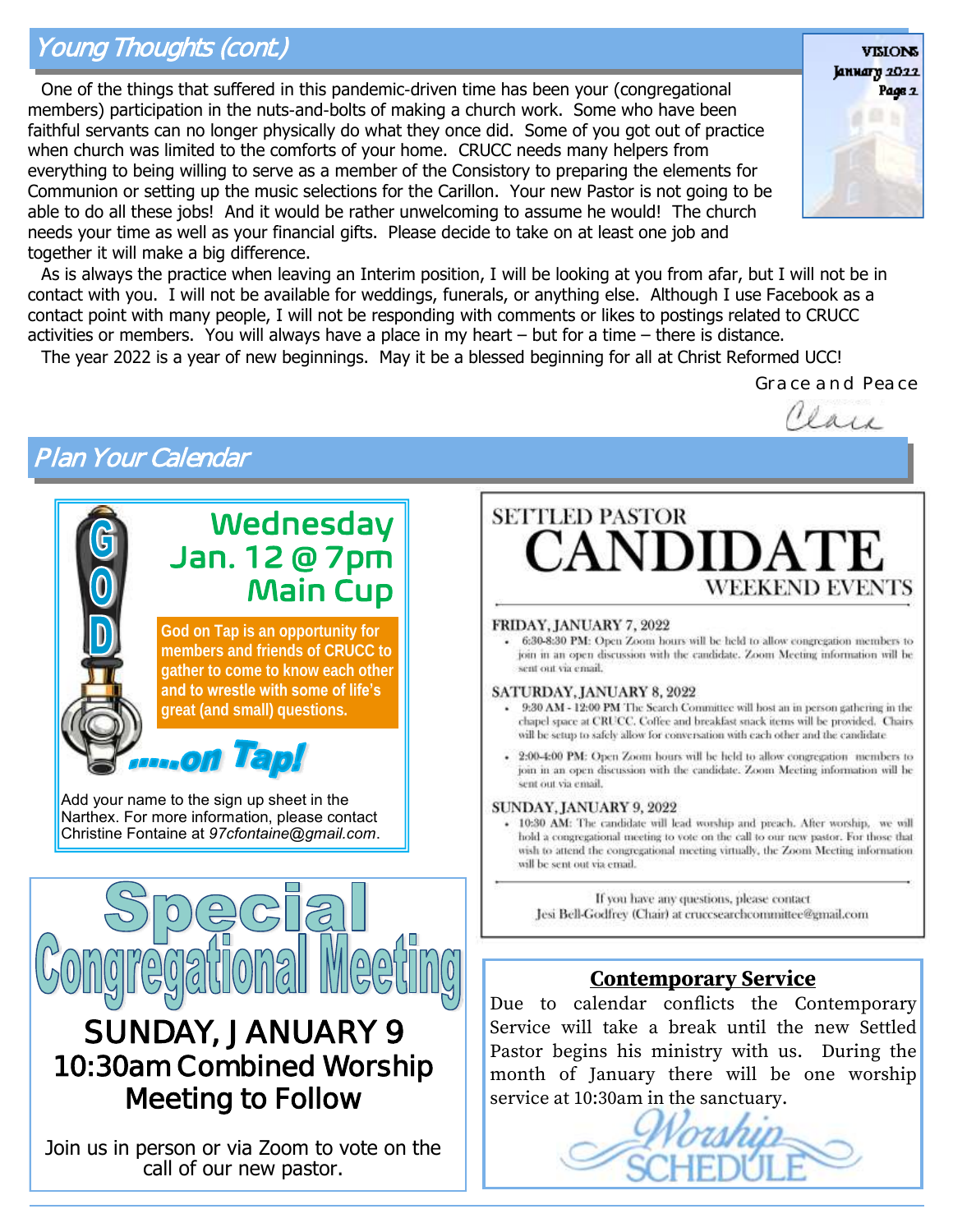### HAPPY NEW YEAR!!! Laughter is the Best Medicine:

- If at first you don't succeed, skydiving is not for you.
- What's faster, hot or cold? Answer: Hot because you can catch a cold.
- How many men were born in the 1920's? Answer: none, only babies were born.

#### 

- **Coming Soon: New Fellowship Gathering.** This is for those who might not like night driving or want their significant other to come along. I will be introducing a fellowship luncheon for families.
- **Wednesday Night Ladies Study:** Ladies do not forget to pick up your book for our upcoming book read. It is located in the narthex. This next group read will start on Feb. 2nd. Wednesday at 7pm. Hope to see you there (ZOOM). We will be discussing "Woman of Honor" based on Proverbs 31. Please have chapter one read.
- **Children:** I appreciate all your work put into making some of our seniors happy. You worked very hard and I appreciate you and so do they. Thank you Jean, Marcia, MK, and Faith for filling in for me when I had other responsibilities to attend to on those Sundays.
- **Sunday Night Group:** We will not meet on Jan. 2. Our last meeting for this study will be on January 16.

# Stewardship Update

### As of Dec. 26, here are the initial reports from our Financial Secretaries, Paul Fink and Nancy vom Lehn. **Total Pledge Amount: \$169,716 Average Pledge: \$2,737.35**



- 62 Total general Fund Pledges
- 14 Pledges increased
- 26 Pledges remained the same
- 10 Pledges decreased
- 12 Pledges stated they would give as able
- 5 Pledges for the first time
- 6 Pledges increased 1% 10%
- 6 Pledges increased 11%-50%
- $Rooted in$  LOVE  $\,$  10 Pledges decreased  $\,$   $\,$  2 Pledge increased more than 50%

# Operating Finances

### 2021 Operating Finances Year-to-Date – NOVEMBER 30, 2021

|                          | <b>Actual</b><br><b>Income</b> | <b>Budgeted</b><br><b>Expenses</b> | <b>Actual</b><br><b>Expenses</b> | <b>Variant</b> |
|--------------------------|--------------------------------|------------------------------------|----------------------------------|----------------|
| Operating                | \$302,551.69                   | \$416,435.69                       | \$314,536.93                     | $-$11,985.24$  |
| <b>Children's Center</b> | \$753,905.03                   | \$798,307.51                       | \$597,050.32                     | \$156,854.71   |
| Global                   | \$1,056,456.72                 | \$1,214,743.20                     | \$911,587.25                     | \$144,869.47   |